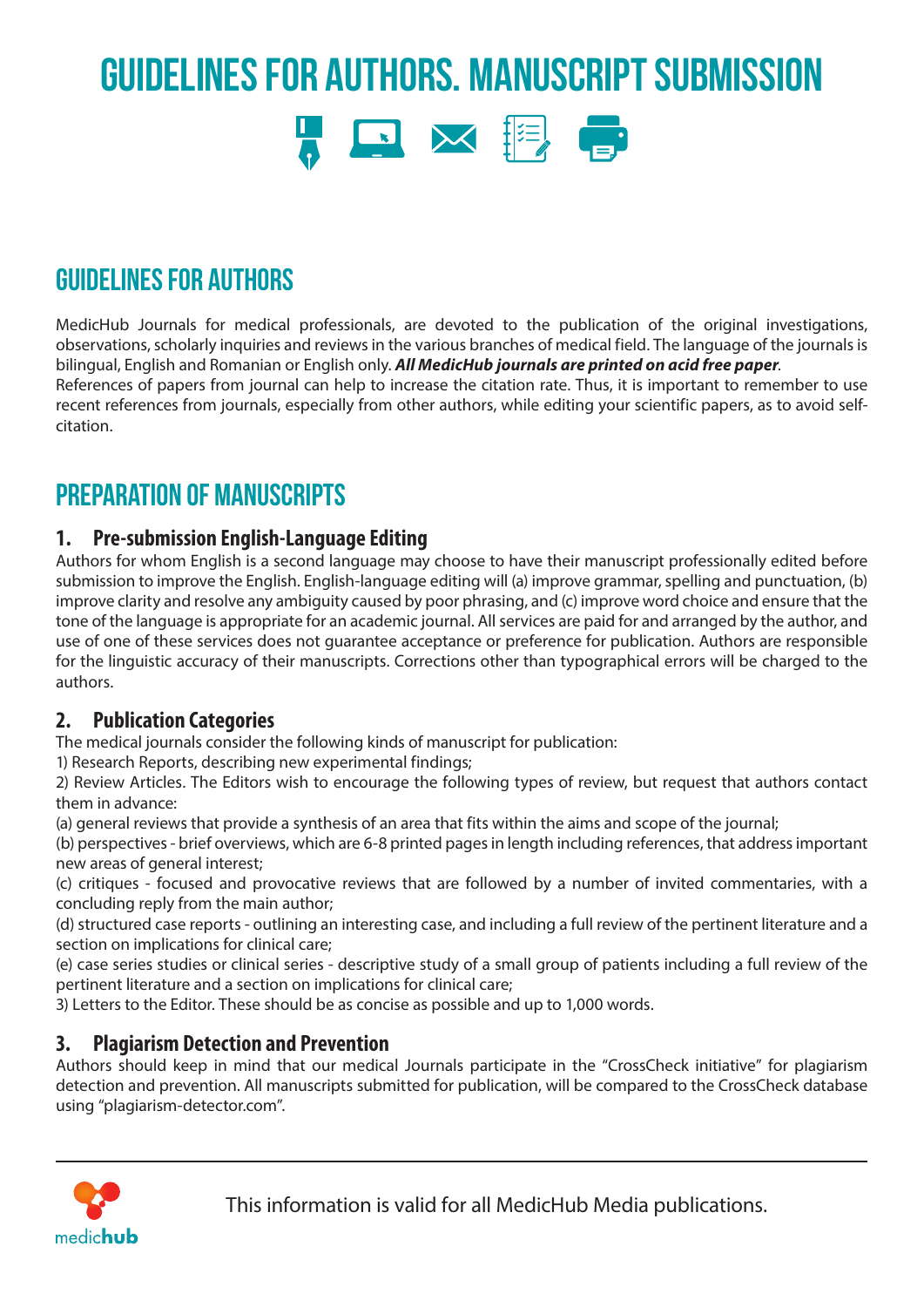Plagiarism-detector.com will generate an overall similarity score and provide a detailed report that highlights sections of duplicated text in the submitted manuscript and links back to the original source(s).

The Editors checks each 'hit' in the report to determine its significance. Large sections, or multiple smaller sections, of highly similar text are an immediate red flag; if such sections are a clear indication of deliberate plagiarism or if the duplicated text cannot be removed by careful revision by the author (for example, by extensive rewriting or appropriate referencing) the manuscript will be rejected. If self-plagiarism is detected before a manuscript is accepted for publication, the author is made aware of the offending sections and asked to either cite the original source or to rewrite the duplicated text.

Duplicate submissions will be rejected automatically upon detection.

#### **4. Writing your Manuscript**

You should arrange your manuscript in the following order:

1.Title page, including article title author(s) name, academic degrees of the authors, institutional affiliations, name of the department(s) and institution(s) to which the work should be attributed.

2. The author responsible for correspondence will be marked by an asterisk, and their full address, including scientific titles, telephone/fax numbers, and e-mail address will be indicated.

3. An abstract must accompany each paper (150-250 words). The abstract should be easily understood without reference to the text. Following the abstract, a list of 3-10 keywords (selected according to the Medical Subject Headings) is essential for indexing purposes.

4. The text should use symbols of the SI units - Système Internationale d'Unités - and their abbreviation. Alternative or non-SI units physical units may be used, but these must be defined at their first occurrence in the text. Chemical and biochemical nomenclature should follow the Recommendations of the IUPAC-IUB Commission on Nomenclature. Please, avoid footnotes. When essential, they are indicated in the text by symbols, typed at the foot of the appropriate page, e.g. the address of the author for correspondence (\*), on the title page, or explanatory notes for tables. Pages numbered starting from the title page and the elements comprising the manuscript must be ordered as follows:Title, Abstract, Keywords, Introduction, Methods, Results, Discussion, Conclusions, Acknowledgements, and References.

#### **5. Acknowledgments (if any).**

This section, placed after the Discussion, contains one or more statements that specify: contributions that need acknowledgment, but do not justify authorship; acknowledgment of technical help or of financial material support; financial relationships that may pose a conflict of interest.

**6. Reference citations should follow the Vancouver style** described in the Uniform Requirements for Manuscripts Submitted to Biomedical Journals, as stated by the International Committee of Medical Journal Editors. They should be numbered consecutively in the order in which they are first mentioned in the text. Identify references in text, tables, and legends by Arabic numerals in brackets (e.g. (1), (2-6) etc.).

The reference list is a separate section at the end of the manuscript. Type each reference single-spaced, with one-line space between references. All authors cited and only these must be indicated in the list. Use exactly the reference style and format as shown below. Each reference should contain names and initials of all authors. The titles of journals should be abbreviated according to Index Medicus or by analogy.

#### (a) Standard journal manuscript

Bolliger SA, Thali MJ, Ross S, Buck U, Naether S, Vock P. Virtual autopsy using imaging: bridging radiologic and forensic sciences. A review of the Virtopsy and similar projects. Eur Radiol 2008, 18(2), 273-82.

(b) Books and Monographs

Murray PR, Rosenthal KS, Kobayashi GS, Pfaller MA. Medical microbiology. 4th ed. St. Louis: Mosby, 2002. (c) Chapter in a book

Meltzer PS, Kallioniemi A, Trent JM. Chromosome alterations in human solid tumors. In: Vogelstein B, Kinzler KW, editors. The genetic basis of human cancer. New York: McGraw-Hill, 2002, 93-113.

If the name/date system is used for text citations, the reference list should be in alphabetical order and not numbered. Multiple manuscripts by the same author(s) in the same year must be distinguished by the addition of "a, b, c," etc. to the year of publication in the list. If reference numbers are used for the text citations the list of references at the end of the text must be numbered, either in alphabetical order or in order of citation.

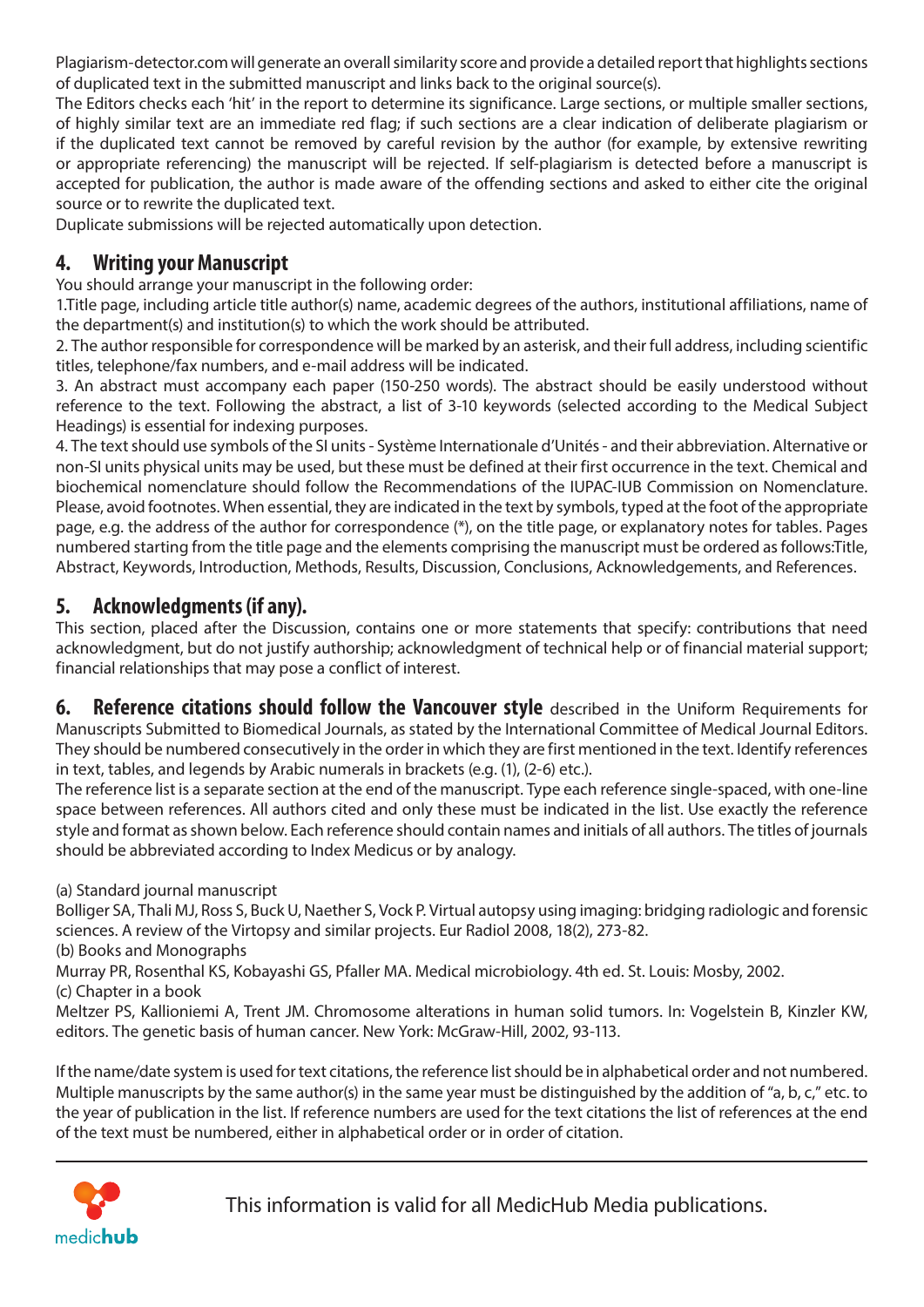We recommend the use of a tool such as EndNote or Reference Manager for reference management and formatting (http://www.endnote.com/support/enstyles.asp; http://www.refman.com/support/rmstyles.asp).

### **7. Tables (they must have a title)**

Include tables in the file for sending. Use the table function of a word processor rather than tab and space. For postal submission type each table, double-spaced on a separate page. Do not submit tables as photographs. Number tables consecutively with arabic numerals and give each a short, descriptive heading. Give each column a short or abbreviated heading. Explain in the footnotes all non-standard abbreviations used in the table. Omit internal horizontal and vertical lines. If data from another published or unpublished source are used, obtain permission and acknowledge fully.

**8. Each figure should have a legend** containing sufficient information to make the figure intelligible without reference to the text. Figure legends should be included in the file to be sent. For postal submission, all the legends must be typed double-spaced on a separate page(s). If a figure has been published previously, acknowledge the original source and submit written permission from the copyright holder to reproduce it. If submission of digital illustrations is not possible then to ensure clear reproduction, it is preferred that illustrations are submitted as 11  $x$ 17 cm (5 x 7 inch) glossy prints untrimmed or 35 mm transparencies. Letters, numbers and symbols should be clear and even throughout and large enough to be legible when reduced for publication. Do not attempt to hand-letter line drawings and photographs.

Manuscripts should be typewritten on A4 format (210x297 mm), with double spacing, margins of 25 mm, on one side only, consecutively numbered. Times New Roman font, 12-point size, is required. A manuscript of about 5000 words, plus figures and tables, should not exceed 12 pages. Section titles should be typed capitalized. Each heading for subdivisions of the text should be clearly identified using different font types (e.g. bold, underlined). Use standard abbreviations.

#### **9. Publication Statement**

Manuscript submitted to our medical Journals for publication are considered on condition that they have been neither submitted elsewhere, nor published elsewhere other than in abstract form. The Editors do not enter into correspondence about manuscripts considered unsuitable for publication; their decision is final. Requirements for publication in our medical journals are in accordance with the International Committee of Medical Journal Editors' Uniform Requirements for Manuscripts Submitted to Biomedical Journals.

#### **10. Peer Review Statement**

In our medical journals adheres to a blinded peer review process in which the reviewers' names are routinely withheld from the author unless a reviewer requests a preference for his or her identity to be revealed. Authors are invited to suggest the names, affiliations and contact information of up to three individuals who may be suitable to serve as reviewer, but the Editors are under no obligation to use all or any of these individuals as reviewers. All manuscripts are reviewed initially by the Editors and only those manuscripts that meet the scientific and editorial standards of the journal, and fit within the aims and scope of the journal, will be sent for outside review. Each research and/or review manuscript is reviewed by at least two referees. All manuscripts are reviewed as rapidly as possible, and a first editorial decision is generally reached within 3 weeks of submission.

### **11. Copyright**

All submissions must be accompanied by a Copyright Transfer Agreement / Declaration of Interest Statement transferring copyright of the manuscript from the author to the publisher and declaring any competing interests. Without this we are legally unable to publish the manuscript. This can be a Cover Letter from the author stating:

a. That the manuscript has been approved by all authors

b. The permission (when required) from the organization/institution to reproduce published material

c. That the manuscript has not been submitted to another journal at the same time or has not already been accepted or published elsewhere.

The authors are responsible for recognizing and disclosing financial and other conflicts of interest related to their study or to the subject of their manuscript. The authors have to acknowledge in the manuscript all financial support for the research work and other financial or personal connections to the work.

Once complete, the Copyright Transfer Agreement should be sent to the Editorial Office along with the rest of the

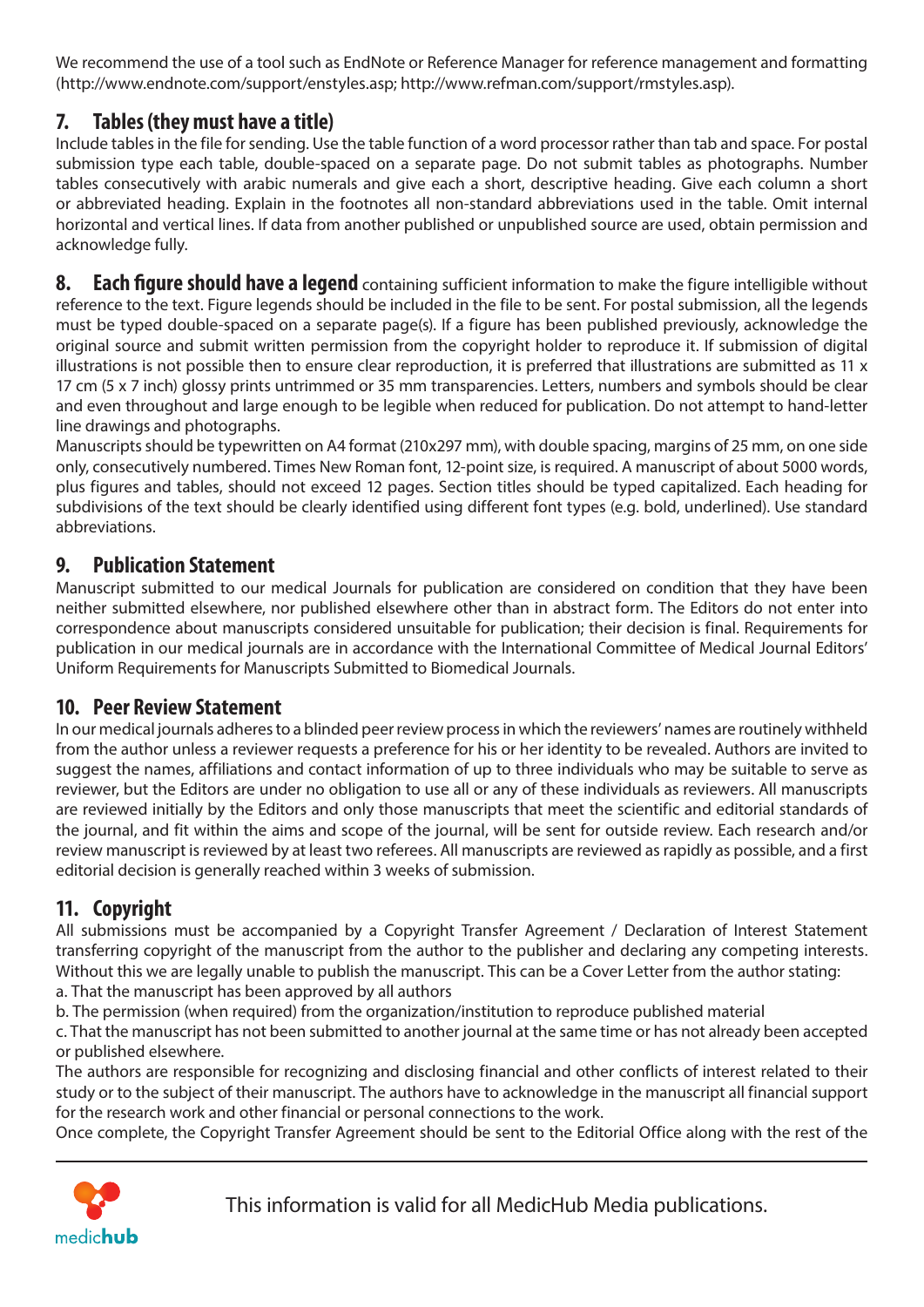manuscript materials at the time of acceptance or as soon as possible after that (preferably within 24 hours to avoid any delays in processing the manuscript).

### **12. Conflict of Interest Statement**

Authors of all submissions must include a conflict of interest statement

Disclosures must include any financial interest present within the past three years with commercial entities which can be found on the public market (i.e. drugs, devices, diagnostic tools, etc.) related to the subject of the manuscript. Disclosures include, but are not limited to: stocks or shares, equity, employment, advisory or scientific board, grant funding, speaker's bureau, paid travel, consulting status, and honoraria. All conflicts of interest should be included in the manuscript at the time of submission. If the authors report no conflict, a statement of this will be published with the manuscript.

Manuscripts written or developed by anyone other than the listed authors should name those individuals in the Acknowledgment(s) section and state their relationship to any commercial enterprise.

**Publisher MedicHub Media complies the ICMJE Recommendations (International Committee of Medical Journal Editors) and encourages the authors to read the recommendations accessing this link: http://www. icmje.org/urm\_main.html.**

**Conflicts of interest form can be found here: http://www.icmje.org/conflicts-of-interest/**

#### **13. Informed Consent Statement**

Authors are required to ensure the following guidelines are followed, as recommended by the International Committee of Medical Journal Editors. Patients have a right to privacy that should not be infringed without informed consent. Identifying information, including patients' names, initials, or hospitals, should not be published in written descriptions, photographs, unless the information is essential for scientific purposes and the patient gives written informed consent for publication. Identifying details should be omitted if they are not essential. Complete anonymity is difficult to achieve, but informed consent should be obtained anyway and should be indicated in the manuscript. Authors are required to ensure the following guidelines are followed, as recommended by the International Committee of Medical Journal Editors. Patients have a right to privacy that should not be infringed without informed consent. Identifying information, including patients' names, initials, or hospitals, should not be published in written descriptions, photographs, unless the information is essential for scientific purposes and the patient gives written informed consent for publication. Identifying details should be omitted if they are not essential. Complete anonymity is difficult to achieve, but informed consent should be obtained anyway and should be indicated in the manuscript.

#### **14. Statement of Human and Non-human Rights**

All research studies, including those involving patients, patient records, research participants or databases, require ethics committee approval (or documented exemption from the Human Subjects Committee).

Authors must follow the ethical standards for human experimentation established in the Declaration of Helsinki (World Medical Association Declaration of Helsinki: recommendations guiding physicians in biomedical research involving human subjects. JAMA 1997;277: 925-6). The Editors assume that a manuscript emanating from an institution is submitted with the approval of the requisite authority. The authors of reports of human experimentation that require local institutional approval must have obtained this approval before the experiment was started. Upon request of the Journal Editors, the author(s) must provide copies of the appropriate documentation. Institutional approval must be indicated in the Methods section of the submitted manuscript. If the study is exempt from Institutional Review Board approval, an explanation must be provided.

For reports of experiments on non-human animals or other species, authors must state under Methods section that the guidelines for the care and use of the animals approved by the local institution were followed. The type(s) of non-human animals or other species used in an investigation must be named in the title, abstract, keywords, and methods sections of the manuscript.

For Images in our medical journals or similar reports in which the identity of the patient is potentially identifiable, authors must have obtained written permission from the patient(s). The author is responsible for filing this in a secure location. The scope of the consent should allow the author to explicitly disclose the information. Authors must attest to having obtained written consent in the manuscript and must be prepared to provide this documentation upon the Editors' request.